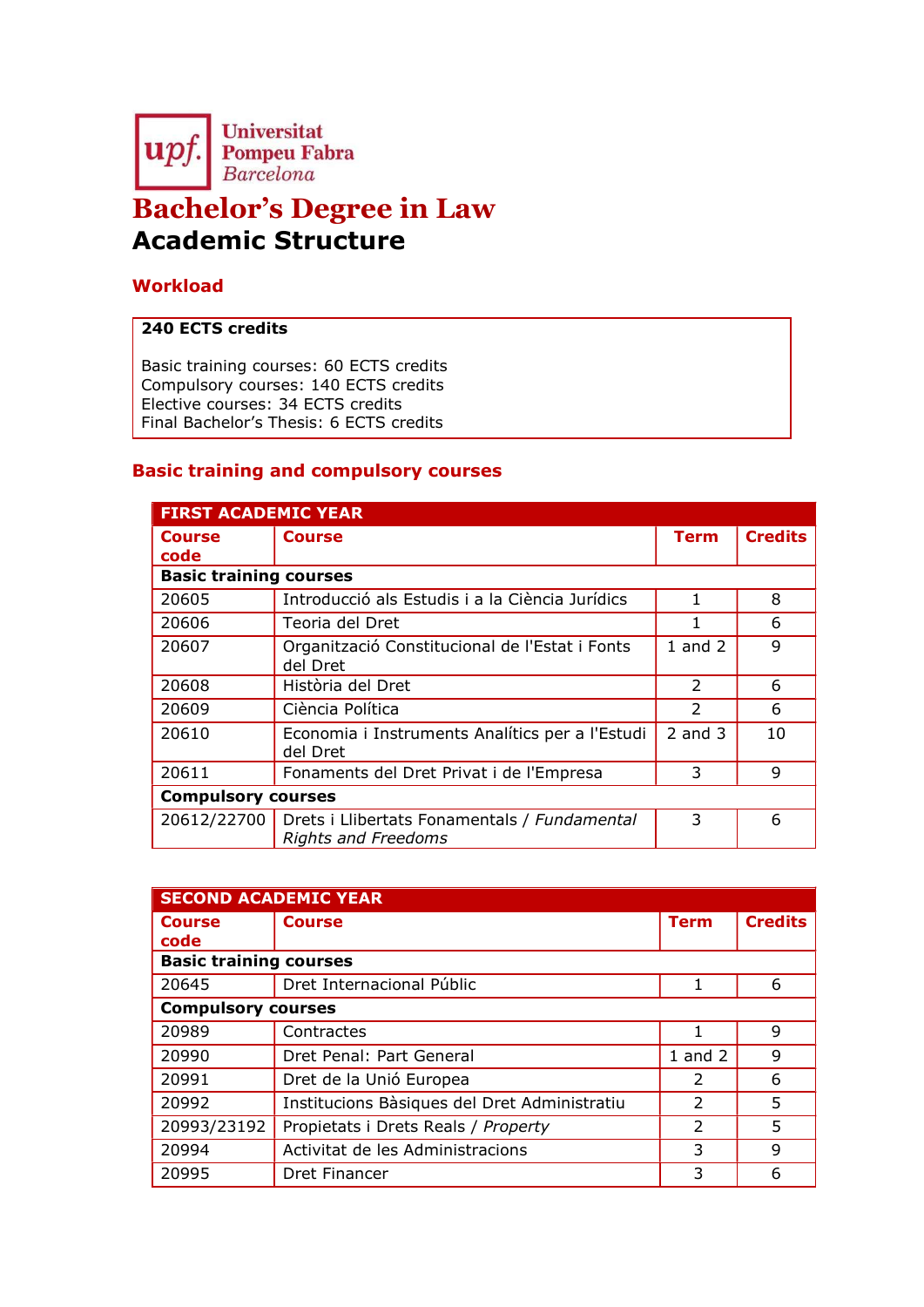|  | Dret Penal: Part Especial |  |  |
|--|---------------------------|--|--|
|--|---------------------------|--|--|

| <b>THIRD ACADEMIC YEAR</b> |                                                                                                                                                               |                          |                |
|----------------------------|---------------------------------------------------------------------------------------------------------------------------------------------------------------|--------------------------|----------------|
| <b>Course</b><br>code      | <b>Course</b>                                                                                                                                                 | Term                     | <b>Credits</b> |
| <b>Compulsory courses</b>  |                                                                                                                                                               |                          |                |
| 20997                      | Dret Mercantil: Dret de Societats                                                                                                                             |                          | 6              |
| 20998/22703                | Dret de Danys / Law of Damages                                                                                                                                |                          | 4              |
| 20999                      | Urbanisme i Dret del Territori                                                                                                                                |                          | 4              |
| 21000/22758                | Dret Mercantil: Dret de la Competència i<br>Propietat Intel·lectual i Industrial / Business<br>Law, Antitrust and Industrial and Intellectual<br>Property Law | $\overline{\phantom{a}}$ | 4              |
| 21001                      | Dret Col·lectiu del Treball                                                                                                                                   | $\mathcal{P}$            | 4              |
| 21002                      | Dret Tributari                                                                                                                                                | $2$ and $3$              | 8              |
| 21003                      | Dret Individual del Treball i Protecció Social                                                                                                                | 3                        | 6              |
| 25018                      | Introduction to Common Law <sup>1</sup>                                                                                                                       | 3                        | 5              |
| 21005/22741                | Dret de Família / Family Law                                                                                                                                  | 3                        | 4              |

| <b>FOURTH ACADEMIC YEAR</b>    |                                                                         |                          |                |
|--------------------------------|-------------------------------------------------------------------------|--------------------------|----------------|
| <b>Course</b><br>code          | <b>Course</b>                                                           | <b>Term</b>              | <b>Credits</b> |
|                                | <b>Compulsory courses</b>                                               |                          |                |
| 21006                          | Dret Processal Civil                                                    |                          | 6              |
| 21007                          | Dret de Successions                                                     |                          | 4              |
| 21009                          | Dret Processal Civil Internacional <sup>2</sup>                         |                          | 5              |
| 21008                          | Conflicte de Lleis $3$                                                  | $\overline{\phantom{a}}$ | 4              |
| 21010                          | Dret Processal Penal                                                    | $\mathcal{P}$            | 4              |
| 21011                          | Dret Mercantil: Dret Concursal                                          | $\overline{2}$           | 4              |
| 21012/22768                    | Filosofia del Dret / Philosophy of Law                                  | $\overline{2}$           | 4              |
| 21013/22769                    | Resolució Alternativa de Conflictes /<br>Alternative Dispute Resolution | 3                        | 4              |
| <b>Final Bachelor's Thesis</b> |                                                                         |                          |                |
| 21067/22747                    | Treball de Fi de Grau / Bachelor's Degree Final<br>Project              | 3                        | 6              |

<sup>&</sup>lt;sup>1</sup> Until the academic year 2017-2018, this course was entitled "21004 - Legal English".

 $2$  Until the academic year 2014-2015, this course was done during the second term of the fourth academic year.

 $3$  Until the academic year 2014-2015, this course was done during the first term of the fourth academic year.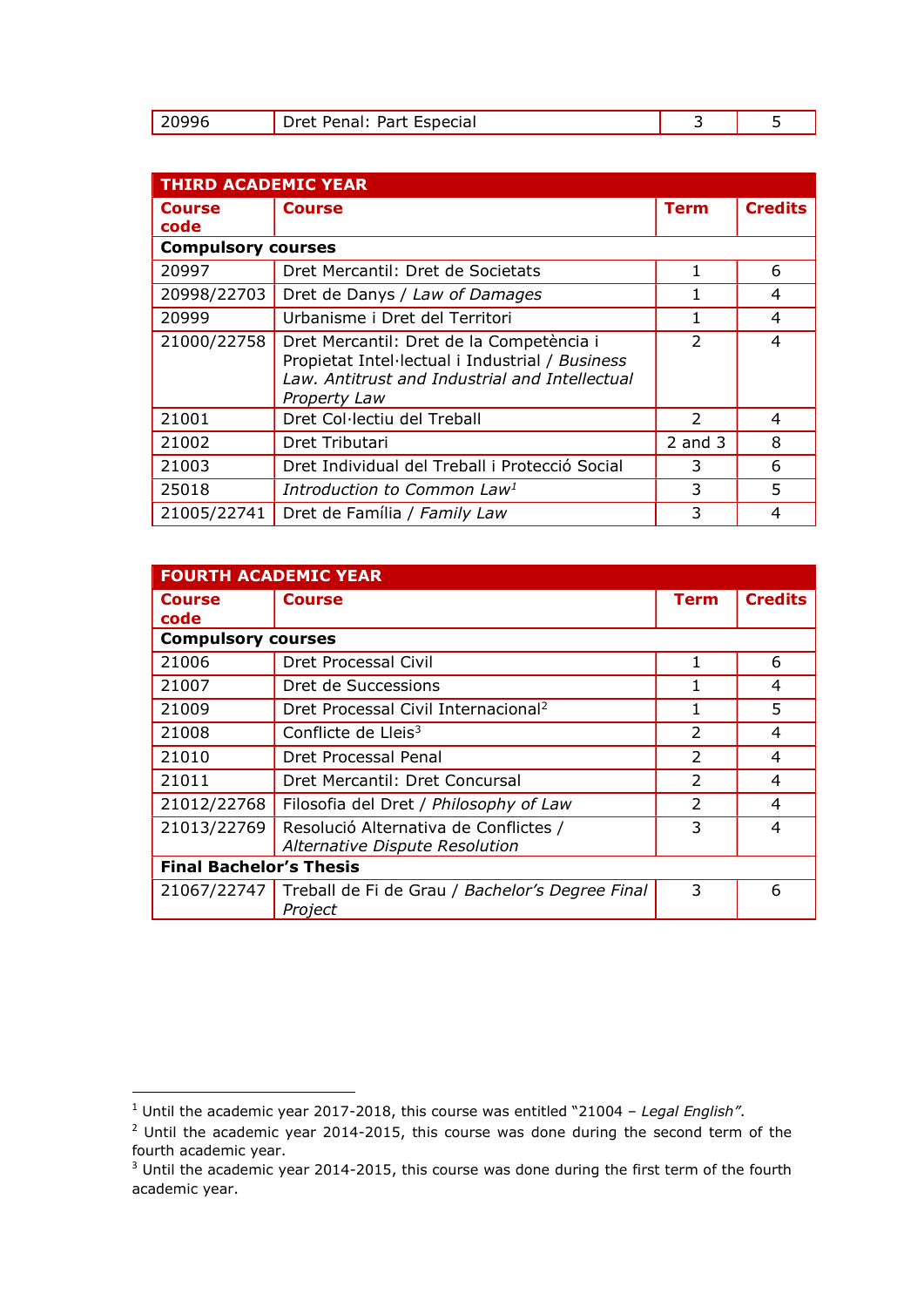#### Elective Courses

|                       | 1) PUBLIC LAW ITINERARY                                                     |                |
|-----------------------|-----------------------------------------------------------------------------|----------------|
| <b>Course</b><br>code | <b>Course</b>                                                               | <b>Credits</b> |
| 21014                 | Dret Local                                                                  | 5              |
| 21015                 | Dret Públic de Catalunya                                                    | 5              |
| 21016                 | Estat i Llibertat de Creences                                               | 5              |
| 25501                 | European Judicial Law <sup>4</sup>                                          | 5              |
| 26207                 | Dret de l'energia i de les telecomunicacions                                | 5              |
| 26220                 | Globalization and Public Law                                                | 5              |
|                       | 2) CRIMINAL LAW ITINERARY                                                   |                |
| 21021                 | Dret Penal Econòmic                                                         | 5              |
| 21023                 | Dret Penal Juvenil i Sistema d'Eximents                                     | 5              |
| 21022                 | Execució de les Sancions Penals: Dret Penitenciari                          | 5              |
| 21020                 | Política Criminal                                                           | 5              |
|                       | 3) LABOUR LAW AND LABOUR RELATIONS ITINERARY                                |                |
| 21029                 | Dret Sancionador del Treball                                                | $\overline{4}$ |
| 21028                 | Mobilitat Internacional de Treballadors                                     | 4              |
| 21027                 | Polítiques Legislatives i Plans d'Igualtat                                  | $\overline{4}$ |
| 21025                 | Prevenció de Riscos Laborals                                                | 4              |
|                       | <b>4) PRIVATE LAW ITINERARY</b>                                             |                |
| 26195                 | Dret Registral                                                              | 5              |
| 26196                 | L'Eficàcia de la Prova i l'Execució Civil                                   | 5              |
| 26197                 | Dret de Família i Successions Internacionals                                | 5              |
| 21033                 | Institucions de Dret Privat Romà                                            | 5              |
|                       | 5) BUSINESS LAW ITINERARY                                                   |                |
| 25923                 | Dret de Societats Avançat                                                   | 5              |
|                       | 6) INTERNATIONAL STUDIES ITINERARY                                          |                |
| 22745                 | Contemporary International System                                           | 5              |
| 21037                 | Dret Internacional Constitucional                                           | 5              |
| 26218                 | <b>International Security and Conflicts</b>                                 | 5              |
|                       | 7) INTERNATIONAL STUDIES ITINERARY                                          |                |
| 21042                 | Gestió Pressupostària de l'Administració                                    | 5              |
|                       | 8) ELECTIVE COURSES SHARED BY SEVERAL ITINERARIES                           |                |
| 25019                 | Tributació Autonòmica i Local (itineraries 1 and 7) <sup>5</sup>            | 5              |
| 21045                 | Relacions de Treball a l'Administració Pública (itineraries<br>$1$ and $3)$ | 4              |

 $4$  Until the academic year 2021-2022 this couse was entitled "26194-Dret Judicial"

 $5$  Until the academic year 2017-2018, this course was entitled "21011 - Fiscalitat Local".